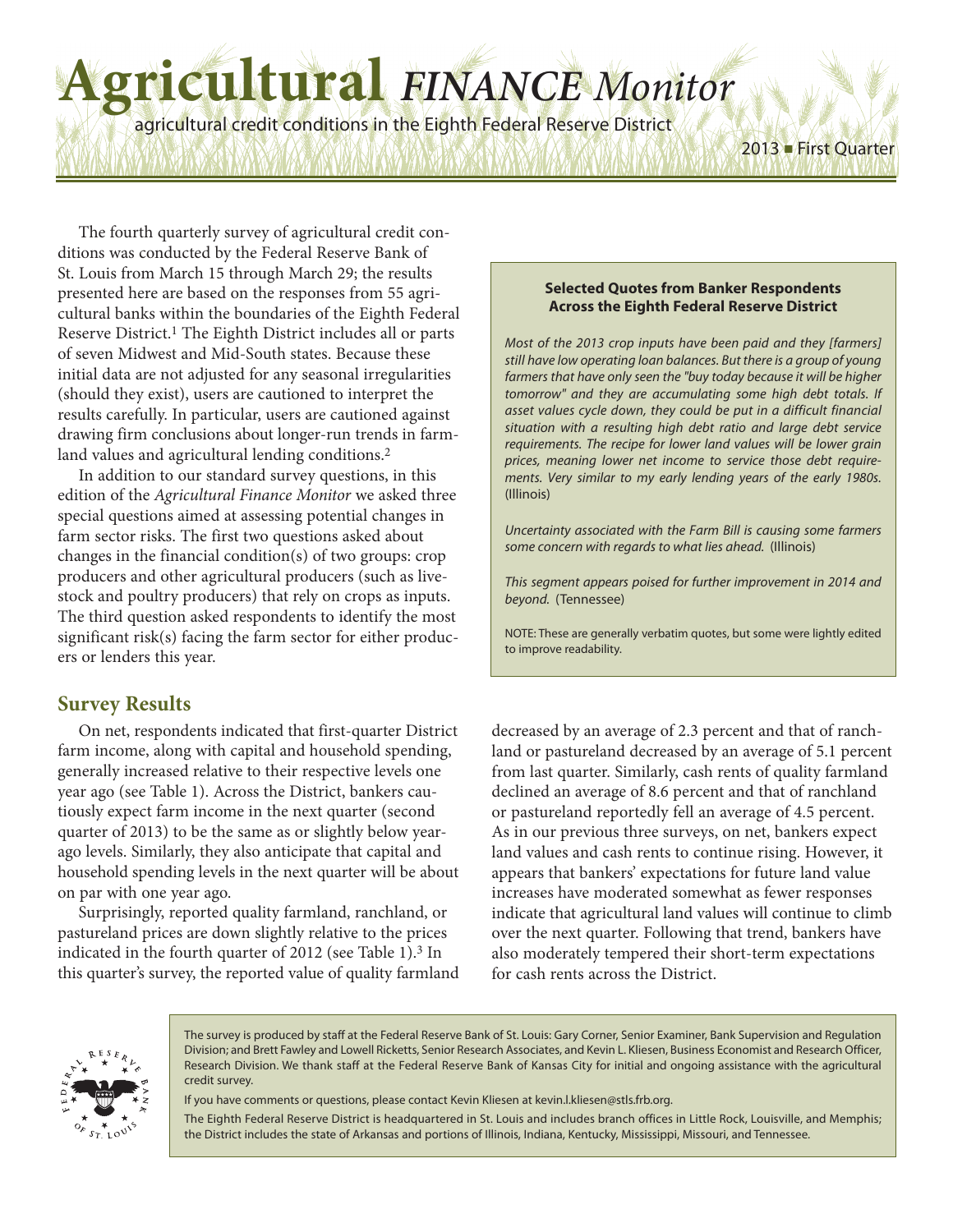# **Agricultural** *FINANCE Monitor Federal Reserve Bank of St. Louis <sup>2</sup>*

In the survey, bankers were asked two types of questions: (i) estimates of current dollar values and interest rates and (ii) expectations for future values. Dollar values and rates refer to the first quarter of 2013. Regarding expectations for future values, bankers were asked whether they expect values to increase, decrease, or remain constant (either relative to a year ago or relative to current values; see table descriptions). A"diffusion index"value wasthen created for"income and expenditures"and for the 3-month trendsin"land values"and"cash rents" (per acre). The diffusion index was created by subtracting the percent of bankers that responded "decrease" from the percent that responded"increase" and then adding 100. Index values from 0 to 99 indicate overall expectations of decreasing values; index values from 101 to 200 indicate overall expectations of increasing values; and an index value of 100 indicates an even split.

#### **Table 1**

#### **Income and Expenditures, Land Values, and Cash Rents**

|                                | <b>St. Louis</b> | <b>Little Rock</b> | <b>Louisville</b> | <b>Memphis</b> | <b>District</b> |
|--------------------------------|------------------|--------------------|-------------------|----------------|-----------------|
| <b>Income and expenditures</b> |                  |                    |                   |                |                 |
| (versus year-ago levels)       |                  |                    |                   |                |                 |
| Farm income                    |                  |                    |                   |                |                 |
| 2013:Q1 (actual)               | 107              | 120                | 114               | 150            | 118             |
| 2013:Q2 (expected)             | 70               | 100                | 100               | 100            | 83              |
| Household spending             |                  |                    |                   |                |                 |
| 2013:Q1 (actual)               | 126              | 120                | 83                | 150            | 125             |
| 2013:Q2 (expected)             | 100              | 100                | 100               | 100            | 100             |
| Capital spending               |                  |                    |                   |                |                 |
| 2013:Q1 (actual)               | 104              | 140                | 143               | 150            | 123             |
| 2013:Q2 (expected)             | 89               | 120                | 100               | 100            | 96              |
| Land values (per acre)         |                  |                    |                   |                |                 |
| <b>Quality farmland</b>        | \$6,293          | \$2,225            | \$4,775           | \$2,985        | \$5,111         |
| Expected 3-month trend         | 121              | 100                | 113               | 130            | 120             |
| Ranchland or pastureland       | \$2,508          | \$2,133            | \$1,983           | \$1,844        | \$2,274         |
| Expected 3-month trend         | 117              | 100                | 117               | 138            | 120             |
| <b>Cash rents (per acre)</b>   |                  |                    |                   |                |                 |
| <b>Quality farmland</b>        | \$193            | \$90               | \$186             | \$139          | \$171           |
| Expected 3-month trend         | 130              | 100                | 138               | 100            | 122             |
| Ranchland or pastureland       | \$65             | \$73               | \$73              | \$52           | \$64            |
| Expected 3-month trend         | 119              | 100                | 100               | 100            | 111             |

Excluding farmland values, Eighth District bankers continue to report conditions similar to the trends they expected, as revealed in the first-quarter 2013 survey (see Table 2). Importantly, actual farm income, household spending, and outlays for capital expenditures all surpassed expectations of District bankers, as did loan repayment rates. Table 2 also reveals that loan demand was softer than expected, although loan demand in the Memphis zone improved, albeit at a slower rate than anticipated. High commodity prices and record crop insurance payments could have had a distorting effect on loan demand.

Overall, District demand for agricultural credit was generally flat in the first quarter of 2013 relative to one year ago (see Table 3). In contrast, bankers in the St. Louis zone generally experienced a decline in loan demand, whereas those in the Memphis zone reported an increase. Short-term expectations for the next quarter range from flat loan demand in the Louisville and Memphis zones to anticipated loan growth in the St. Louis and Little Rock zones, relative to one year ago. The availability of funds to lend remains high as all zones except the Little Rock zone report more lendable funds available this quarter relative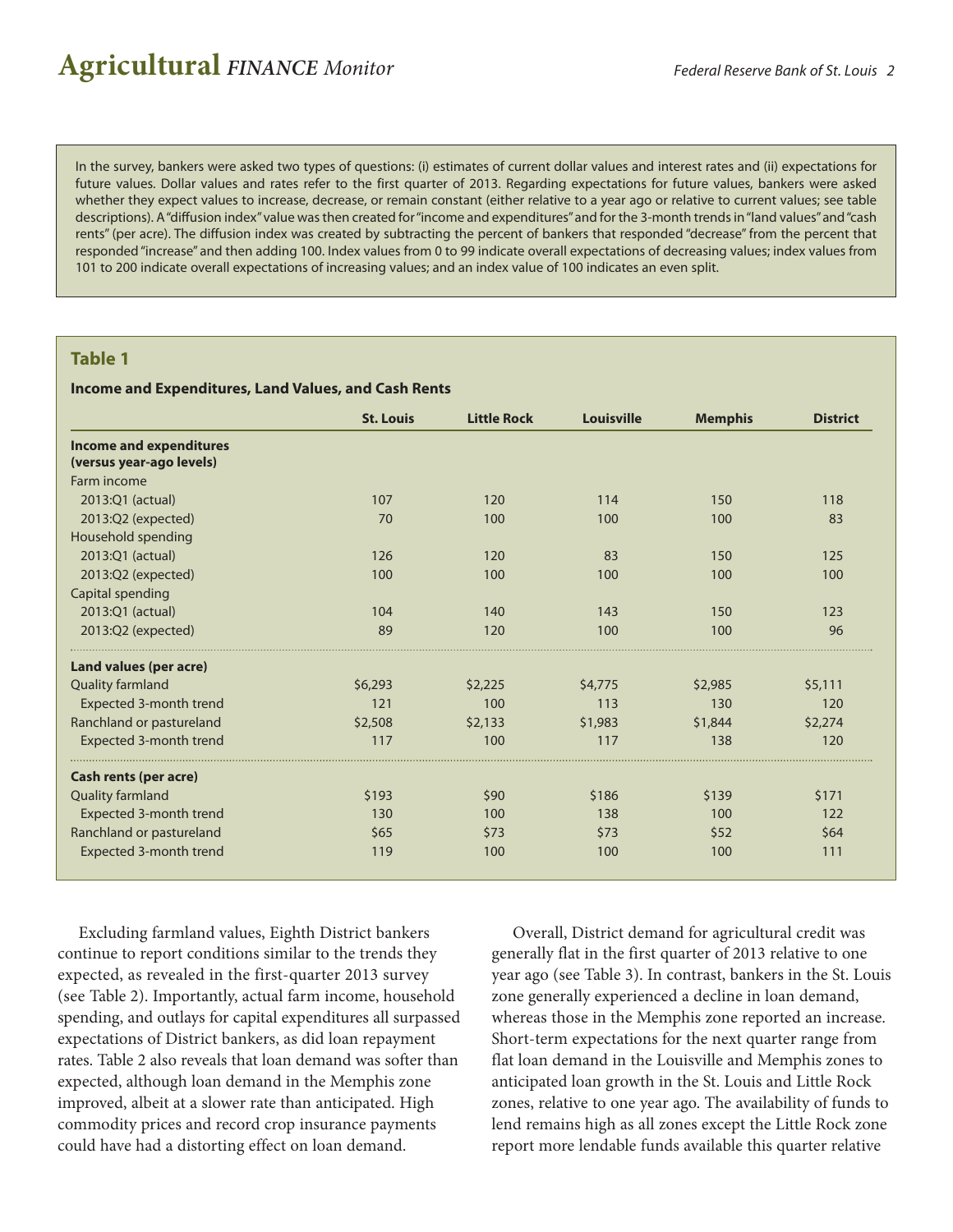#### **Table 2**

#### **Expected and Actual 2013:Q1 Variables (versus year-ago levels)**

|                               | <b>St. Louis</b> | <b>Little Rock</b> | <b>Louisville</b> | <b>Memphis</b> | <b>District</b> |  |  |
|-------------------------------|------------------|--------------------|-------------------|----------------|-----------------|--|--|
| <b>Farm income</b>            |                  |                    |                   |                |                 |  |  |
| Expected                      | 71               | 100                | 83                | 113            | 86              |  |  |
| Actual                        | 100              | 120                | 100               | 163            | 117             |  |  |
| <b>Difference</b>             | 29               | 20                 | 17                | 50             | 31              |  |  |
| <b>Household spending</b>     |                  |                    |                   |                |                 |  |  |
| Expected                      | 106              | 120                | 120               | 100            | 109             |  |  |
| Actual                        | 129              | 120                | 80                | 163            | 129             |  |  |
| <b>Difference</b>             | 24               | $\mathbf{0}$       | $-40$             | 63             | 20              |  |  |
| <b>Capital spending</b>       |                  |                    |                   |                |                 |  |  |
| Expected                      | 82               | 100                | 83                | 100            | 89              |  |  |
| Actual                        | 106              | 140                | 133               | 163            | 128             |  |  |
| <b>Difference</b>             | 24               | 40                 | 50                | 63             | 39              |  |  |
| <b>Demand for loans</b>       |                  |                    |                   |                |                 |  |  |
| Expected                      | 137              | 120                | 129               | 138            | 133             |  |  |
| Actual                        | 84               | 100                | 100               | 125            | 97              |  |  |
| <b>Difference</b>             | $-53$            | $-20$              | $-29$             | $-13$          | $-36$           |  |  |
| <b>Availability of funds</b>  |                  |                    |                   |                |                 |  |  |
| Expected                      | 105              | 100                | 129               | 125            | 114             |  |  |
| Actual                        | 147              | 100                | 129               | 138            | 138             |  |  |
| <b>Difference</b>             | 42               | $\mathbf{0}$       | $\mathbf 0$       | 13             | 24              |  |  |
| <b>Rate of loan repayment</b> |                  |                    |                   |                |                 |  |  |
| Expected                      | 89               | 100                | 100               | 113            | 97              |  |  |
| Actual                        | 116              | 100                | 114               | 100            | 111             |  |  |
| <b>Difference</b>             | 26               | $\mathbf{0}$       | 14                | $-13$          | 14              |  |  |
|                               |                  |                    |                   |                |                 |  |  |

NOTE: All variables are reported using a diffusion index. See the note above Table 1 for details about interpreting diffusion indexes. For comparison purposes, we compute diffusion indexes using only those banks that responded to the given question in both the 2012:Q4 and 2013:Q1 surveys. Components may not sum to totals due to rounding.

to one year ago. Loan repayments, on the other hand, are generally higher across the District compared with one year ago. Expectations point to similar levels of funds availability and loan repayments in the coming quarter as were observed one year ago. Interest rates, both fixed and variable, continue to show modest declines.

While not captured during this survey period, wet weather conditions have delayed the planting of corn crops by several weeks in affected District areas. This delay in planting has the potential to affect harvest yields and farm income this year, although, as with the 2012 drought, federal crop insurance serves as an effective risk management instrument for weather-related conditions.

#### **Special Questions**

Given the impact of severe drought conditions over much of the District last year, we asked Eighth District bankers some additional questions to gauge the change(s) in the financial condition of crop producers and other agricultural producers that rely on crops as a production input (such as feed) as commodity prices spiked. Our last question sought some insight as to the most significant risks that bankers foresee for the farm sector this year.

In the District as a whole, 51 percent of respondents indicated that the financial condition of crop producers improved either modestly or significantly from one year ago. In addition, another 31 percent of respondents indicated no change in the financial condition of crop producers, again from one year ago. Despite the pervasive drought conditions in 2012, only 18 percent of respondents reported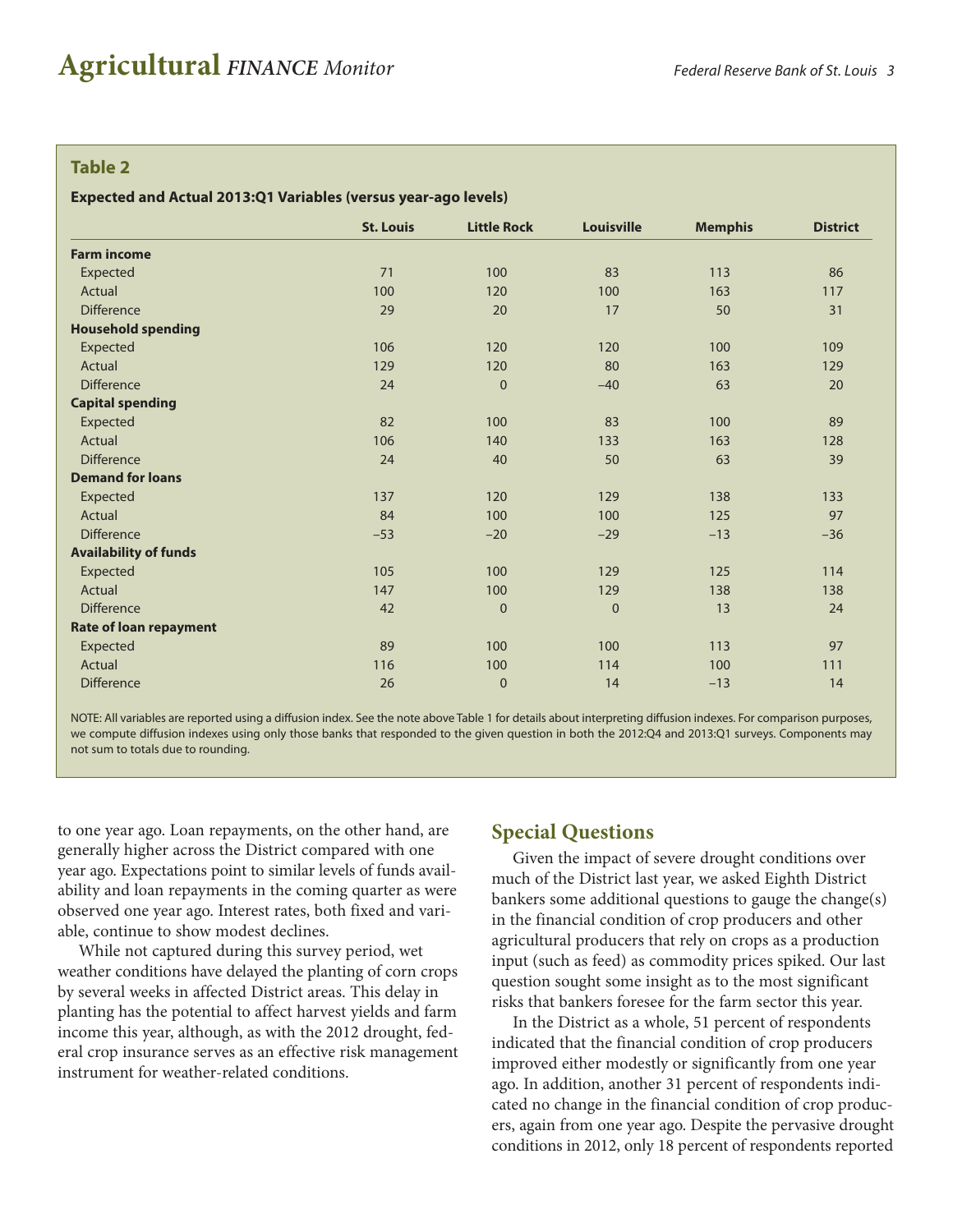#### **Table 3**

#### **Lending Conditions**

|                                | <b>St. Louis</b> | <b>Little Rock</b> | <b>Louisville</b> | <b>Memphis</b> | <b>District</b> |
|--------------------------------|------------------|--------------------|-------------------|----------------|-----------------|
| Loans (versus year-ago levels) |                  |                    |                   |                |                 |
| Demand for loans               |                  |                    |                   |                |                 |
| 2013:Q1 (actual)               | 85               | 100                | 100               | 120            | 96              |
| 2013:Q2 (expected)             | 124              | 120                | 100               | 100            | 115             |
| Availability of funds          |                  |                    |                   |                |                 |
| 2013:Q1 (actual)               | 159              | 100                | 125               | 140            | 145             |
| 2013:Q2 (expected)             | 136              | 100                | 114               | 100            | 122             |
| Rate of loan repayment         |                  |                    |                   |                |                 |
| 2013:Q1 (actual)               | 115              | 100                | 125               | 100            | 113             |
| 2013:Q2 (expected)             | 108              | 100                | 100               | 78             | 100             |
| Interest rates (%)             |                  |                    |                   |                |                 |
| Operating                      |                  |                    |                   |                |                 |
| Fixed                          | 4.92             | 6.58               | 5.58              | 6.01           | 5.36            |
| Variable                       | 4.54             | 6.63               | 5.09              | 5.37           | 4.95            |
| Machinery/intermediate-term    |                  |                    |                   |                |                 |
| Fixed                          | 5.15             | 6.58               | 5.64              | 6.27           | 5.55            |
| Variable                       | 4.70             | 7.25               | 5.35              | 5.53           | 5.06            |
| Farm real estate               |                  |                    |                   |                |                 |
| Fixed                          | 4.71             | 5.83               | 5.44              | 5.72           | 5.12            |
| Variable                       | 4.29             | 5.75               | 4.81              | 5.25           | 4.66            |

NOTE: Demand for loans, availability of funds, and rate of loan repayment are reported using a diffusion index. See the note above Table 1 for details about interpreting diffusion indexes.

a modest deterioration in the financial condition of crop producers from one year ago. No respondents observed a significant deterioration in the financial condition of crop producers. On net, survey responses seem to confirm that elevated crop prices and record-level crop insurance payments supported farm income in 2012.

With regard to livestock and poultry (protein) producers, 21 percent of respondents reported modest or better improvement in the financial condition of borrowers from one year ago. The most common response, however, was no change in financial condition: 47 percent of respondents indicated no change from one year ago. On the other hand, about one-third of bankers have observed at least modest or more significant deterioration in the financial condition of protein producers from one year ago. Survey responses seem to confirm that most protein producers are "weathering the storm" of higher input costs but have not fared as well as crop producers.

Turning to farm sector risks, half of the District respondents foresee a weak economy as the most significant risk to the farm sector in 2013. Next, more than onethird of bankers consider an increase in producer input costs as the most significant risk. Of note, only 2 percent of bankers identified a decline in land values as the most significant risk in 2013. Likewise, an increase in interest rates was also viewed by few (2 percent) as the most significant risk this year. Under "other," a few bankers cited drought and commodity prices as the most significant risks. Thus, it appears (i) a weak economy that potentially limits revenue growth in the farm sector followed by, or coincident with, (ii) a rise in input costs that squeezes profit margins are the most significant farm sector risks foreseen by District respondents for 2013. ■